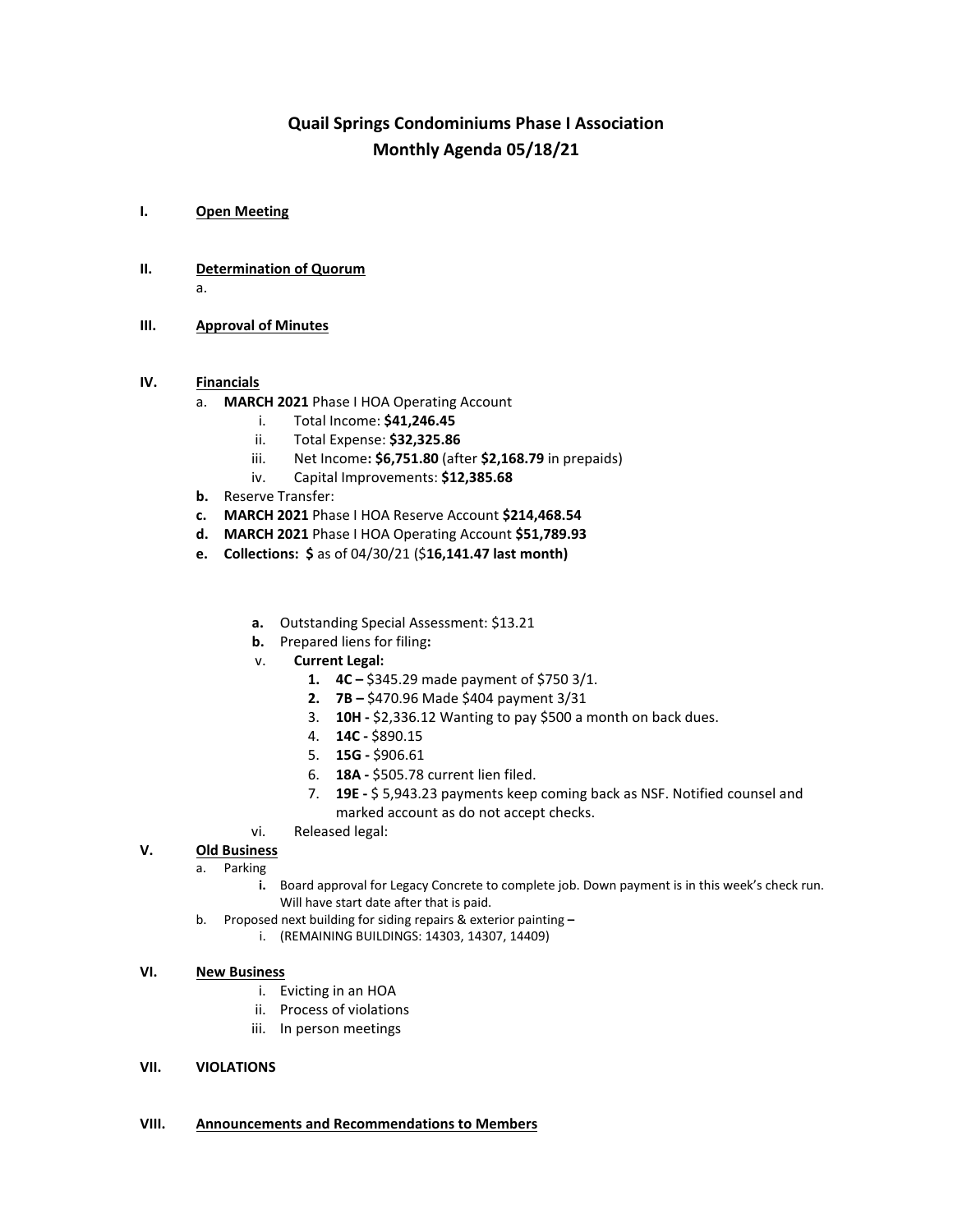# **IX. Homeowner Time**

# **X. Next Meeting**: Tuesday June 15, 2021 @ 7:00p +/-

# **XI. Adjournment** a.

**XII. Executive Session**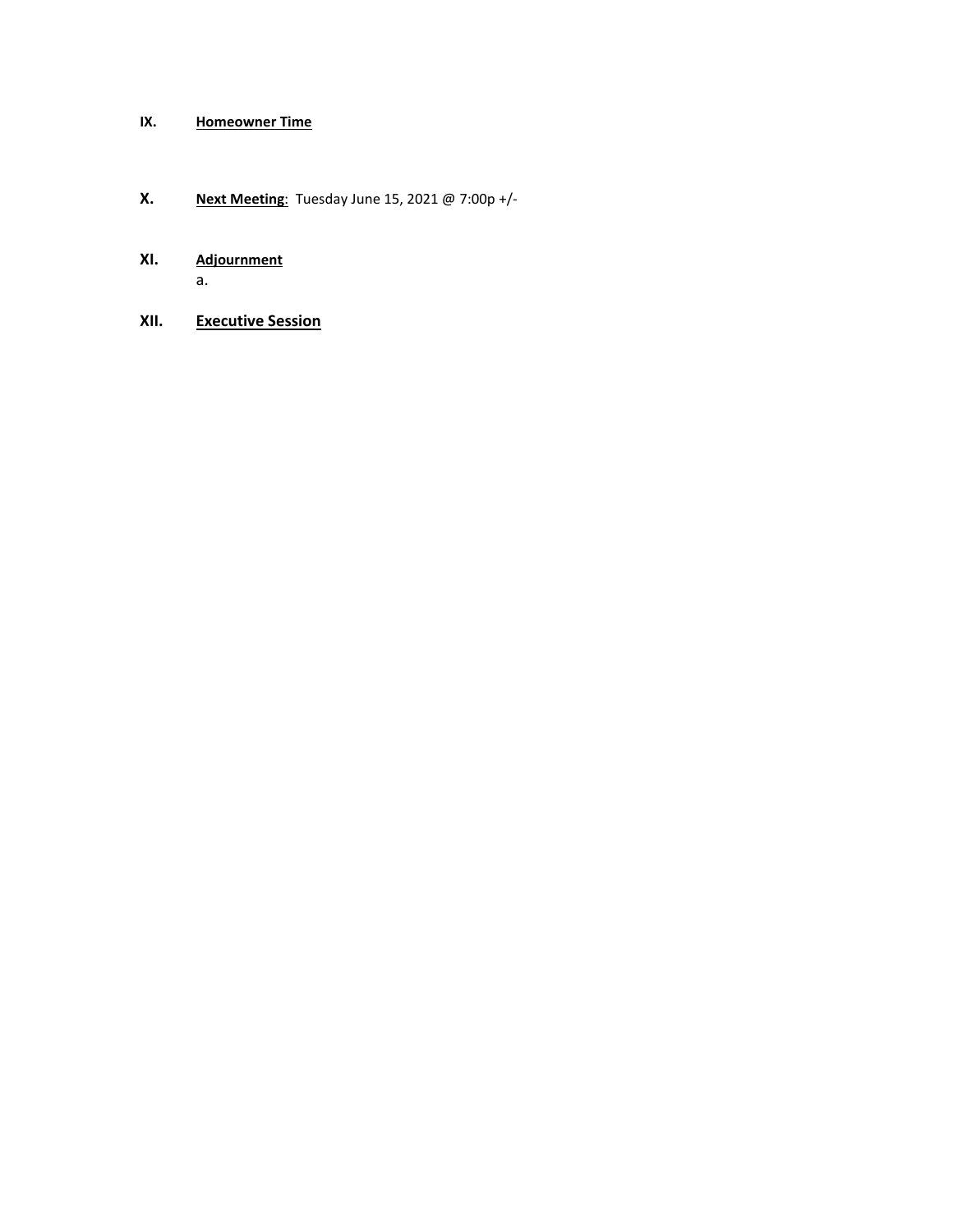# **Quail Springs Condominiums Phase I Association Monthly Minutes 04/20/21**

- **Open Meeting** : Meeting call to order at 6.37pm
- **Determination of Quorum** : Mark, Linda, Kat, Kendra and Marie present on Zoom
	- Election results:
		- 7 votes for Merveldt. **Kendra is a New board Member.**
		- 10 votes for Ayala (who has opted to drop due to work schedule)
	- Annual Meeting did not have a quorum but more attended than voted.
- **Approval of Minutes** : Kendra made a motion to approve the Minutes. Mark seconded. Motion passed.
- **Financials** : Mark made a motion to approve the Financials. Kat seconded. Motion passed
	- **MARCH 2021** Phase I HOA Operating Account
		- Total Income: **\$ 46,625.44**
		- Total Expense: **\$ 89,464.92**
		- Net Income**: \$-41,864.42** (after **\$975.06** in prepaids)
		- Capital Improvements: **\$23,124.54**
	- Reserve Transfer:
	- **MARCH 2021** Phase I HOA Reserve Account **\$214,465.01**
	- **MARCH 2021** Phase I HOA Operating Account **\$40,850.37**
	- **Collections: \$ 16,141.47** as of 02/28/21 (\$ **17,656.17 last month)**
		- Outstanding Special Assessment: \$131.95
		- Prepared liens for filing**:** 
			- **14c \$657.97**
			- **15g \$884.50**
			- **16r \$424.14**
			- **Current Legal:**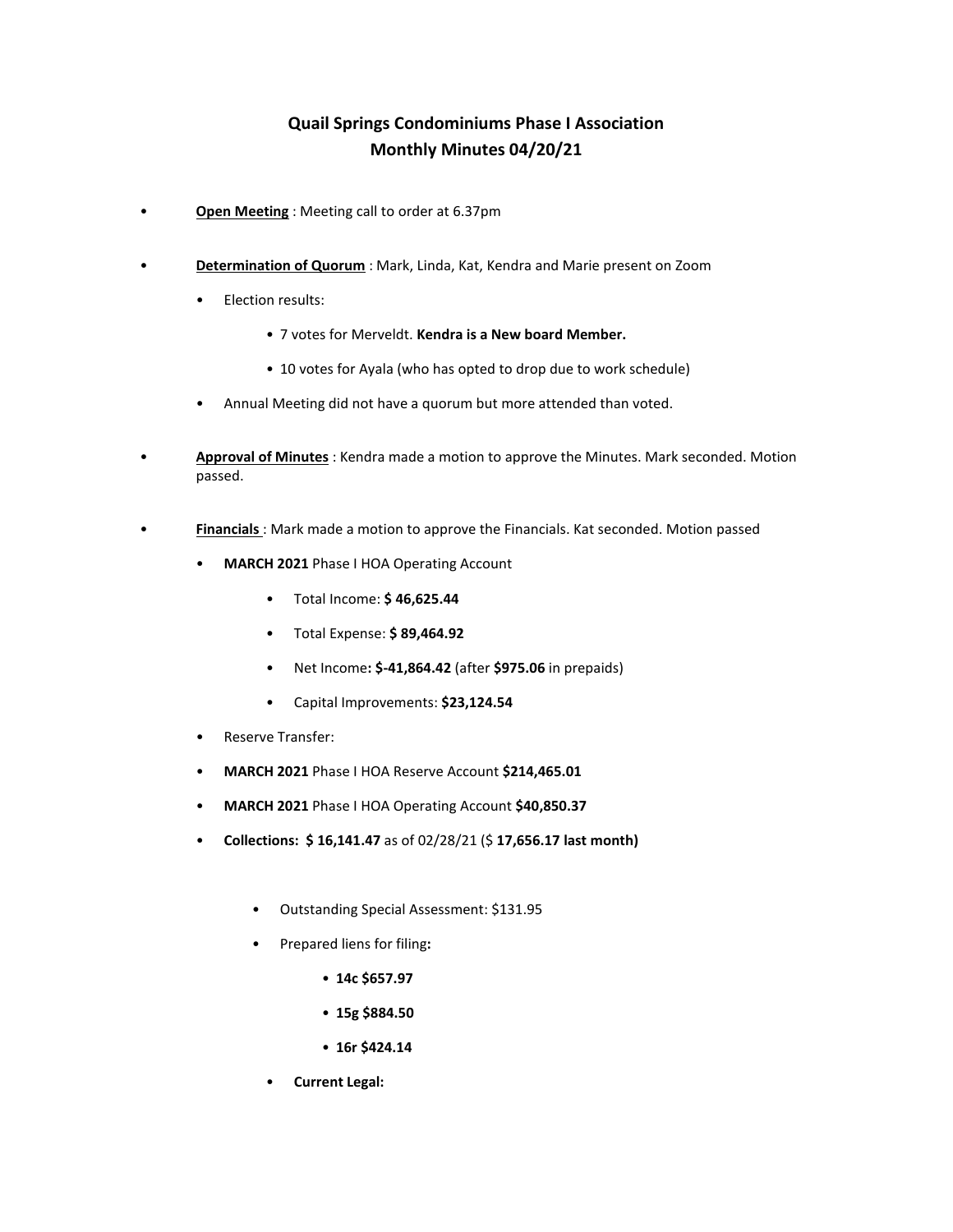- **4C –** \$608.94 made payment of \$750 3/1.
- **7B –** \$678.27 Made \$404 payment 3/31
- **10H -** \$2,053.67 emailing back and forth on a payment arrangement
- **19E -** \$5,523.78.
- **21G -** \$606.46
- Released legal: 8c, 20a.

#### • **Old Business**

- Parking lot cracks. 2 new vendors going to within next couple of weeks. **Speed bumps are a Rec. issue.**
	- Howards Paving: \$54,150.00 (patch 5700 sf)
	- Legacy: \$76,143.00 (patch 8958sf) **Need more information : Warranty, Seal coating, where the company is located. We'll vote by Email.**
	- Armor Asphalt: \$324,963.14 (overlay 287,578sf)
- Proposed next building for siding repairs & exterior painting **–**
	- (REMAINING BUILDINGS: 14303, 14307, 14409)
- 14401-A: Wants damages from water back up from his storage closet where 2 or more condensate lines are connected to drain.
	- Presented bid for repair \$5,439 to replace all flooring in unit, sheetrock repairs, ceiling repairs (from a previous roof leak that was repaired) and repairs to storage closed walls.
	- Board reviewed in detail and along with photographs provided by Owner. Owner's flooring is an older pressed wood laminate floating floor which is approximately 10 years of age. Board asked management to obtain an estimate for replacing the flooring of Owners 768sf unit flooring with that of builder grade carpet to restore to original condition not upgrading flooring. Board voted electronically with decision to pay Owner \$1,575.92 which is double the cost of builder grade carpet as a final settlement of his requested damages. It is to be noted that HOA will not pay to remodel Owner's home nor bring it up beyond builder grade condition. **Board voted to reimburse owner for cost of flooring up to builder grade.**

### • **New Business**

- Annual meeting did not provide enough Members for quorum. Received a total of 17 ballots with 7 of which nominating Owner Merveldt and 10 voting to keep existing Board Member Ayala.
- Water bill review: Due to high adjustment of sewer Winter Average, we have resubmitted to [water@okc.gov](mailto:water@okc.gov) each slab leak bill to have number reevaluated.
	- 14307
	- 14405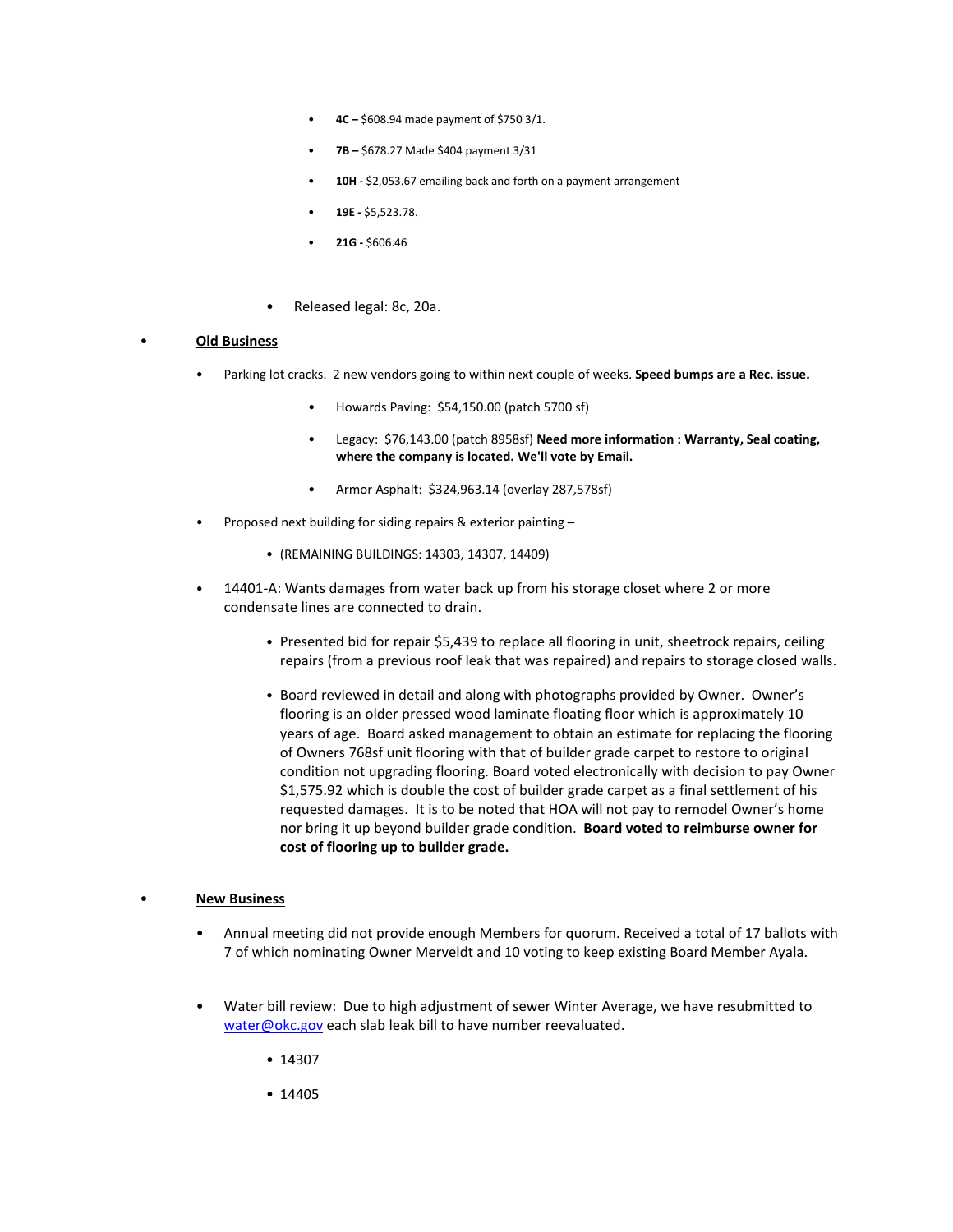- 14409
- 14425 no city dispute/ scheduling unit-by-unit inspections to find water leaks. **One of the Unit had a running toilet.**
- **VIOLATIONS**

### • **Announcements and Recommendations to Members**

• **Homeowner Time** 

Erin asked about updating Building color but it was voted a few years ago and will be too expensive to change. Kat asked about changing the wood. Previous repairs was not done properly but the present wood is a good quality and properly primed and sealed. Kendra asked about foodtruck and music. Owners will buy their own food.

Erin suggested that we give a count of approximately how many people will show up and also put a tip jar. Kendra and Angela could not get on the Rec. Meeting with the passcode.

- **Next Meeting**: Tuesday May 18, 2021 @ 7:00p +/-
- **Adjournment** : Mark made a motion to adjourn the Meeting at 7.29pm. Marie seconded. Motion passed.
- **Executive Session**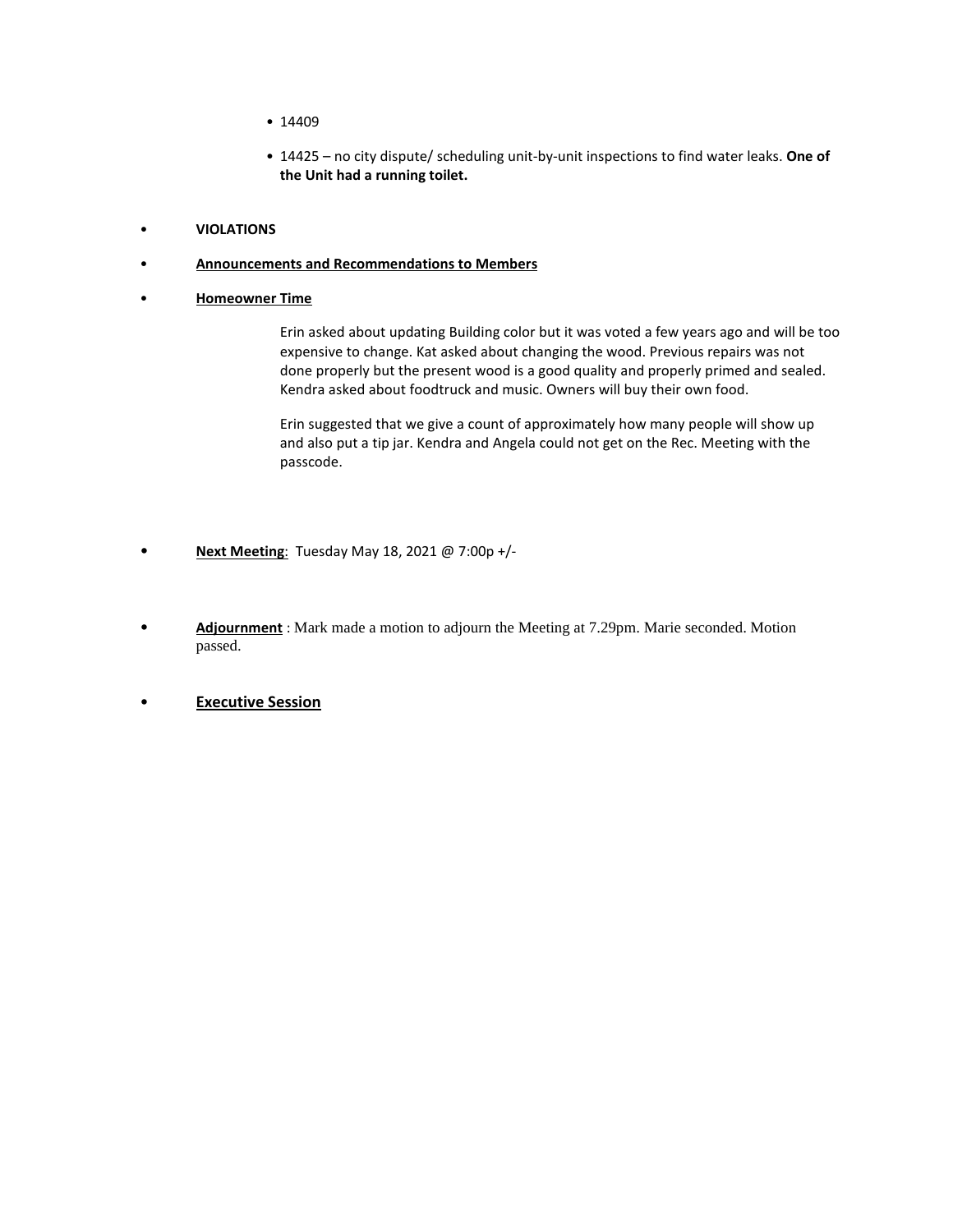# **Budget Comparison**

## Quail Springs Phase 1 *Comparison Periods: 04/01/21 - 04/30/21 and 01/01/21 - 04/30/21 (cash basis)*

|                                              | <b>Actual</b><br>04/01/21 - 04/30/21 | <b>Budget</b><br>04/21 - 04/21 | \$ Change   | % Change  | <b>Actual YTD</b><br>01/01/21 - 04/30/21 | <b>Budget YTD</b><br>$01/21 - 04/21$                     | \$ Change | % Change  |
|----------------------------------------------|--------------------------------------|--------------------------------|-------------|-----------|------------------------------------------|----------------------------------------------------------|-----------|-----------|
| <b>INCOME</b>                                |                                      |                                |             |           |                                          |                                                          |           |           |
| 302 Membership Dues Income                   | 41,197.02                            | 37,152.00                      | 4,045.02    | 10.9%     | 164,320.20                               | 148,608.00                                               | 15,712.20 | 10.6%     |
| 307 Interest Income                          | 3.53                                 | 1.00                           | 2.53        | 253.0%    | 14.10                                    | 4.00                                                     | 10.10     | 252.5 %   |
| 309 Late Fee Income                          | 187.90                               | 258.34                         | $-70.44$    | $-27.3%$  | 827.57                                   | 1,033.36                                                 | $-205.79$ | $-19.9%$  |
| 314 Compliance Fee Income                    | 65.00                                | 0.00                           | 65.00       |           | 110.00                                   | 0.00                                                     | 110.00    |           |
| 315 Closing Letters                          | $-45.00$                             | 100.00                         | $-145.00$   | $-145.0%$ | 119.47                                   | 400.00                                                   | $-280.53$ | $-70.1%$  |
| 321 Special Assessment                       | 0.00                                 | 0.00                           | 0.00        |           | 131.95                                   | 0.00                                                     | 131.95    |           |
| 317 Other Income                             |                                      |                                |             |           |                                          |                                                          |           |           |
| 1065 General Reimbursement                   | $-162.00$                            | 0.00                           | $-162.00$   |           | 2,038.94                                 | 0.00                                                     | 2,038.94  |           |
| 317 Other Other Income                       | 0.00                                 | 0.00                           | 0.00        |           | 20.00                                    | 32.00                                                    | $-12.00$  | $-37.5%$  |
| 317 Total Other Income                       | $-162.00$                            | 0.00                           | $-162.00$   |           | 2,058.94                                 | 32.00                                                    | 2,026.94  | 6,334.2%  |
| <b>TOTAL INCOME</b>                          | 41,246.45                            | 37,511.34                      | 3,735.11    | 10.0%     | 167,582.23                               | 150,077.36                                               | 17,504.87 | 11.7%     |
| <b>EXPENSE</b>                               |                                      |                                |             |           |                                          |                                                          |           |           |
| 600 Management                               |                                      |                                |             |           |                                          |                                                          |           |           |
| 6002 Management Fees                         | 2,797.52                             | 2,300.00                       | 497.52      | 21.6%     | 10,109.69                                | 9,200.00                                                 | 909.69    | 9.9%      |
| 6004 In-House Administrion                   | 1,100.00                             | 1,700.00                       | $-600.00$   | $-35.3%$  | 6,554.00                                 | 6,800.00                                                 | $-246.00$ | $-3.6%$   |
| 600 Total Management                         | 3,897.52                             | 4,000.00                       | $-102.48$   | $-2.6%$   | 16,663.69                                | 16,000.00                                                | 663.69    | 4.1%      |
| 604 Utilities                                |                                      |                                |             |           |                                          |                                                          |           |           |
| 6041 Internet                                | 0.00                                 | 75.00                          | $-75.00$    | $-100.0%$ | $-105.01$                                | 300.00                                                   | $-405.01$ | $-135.0%$ |
| 6042 Electric                                | 1,155.41                             | 1,175.00                       | $-19.59$    | $-1.7%$   | 4,109.30                                 | 4,700.00                                                 | $-590.70$ | $-12.6%$  |
| 6043 Telephone                               | 281.22                               | 100.00                         | 181.22      | 181.2%    | 912.97                                   | 400.00                                                   | 512.97    | 128.2 %   |
| 6045 Water And Sewer Utility                 | 8,676.40                             | 7,000.00                       | 1,676.40    | 23.9%     | 37,680.59                                | 28,000.00                                                | 9,680.59  | 34.6%     |
| 6046 Trash Removal                           | 0.00                                 | 900.00                         | $-900.00$   | $-100.0%$ | 0.00                                     | 900.00                                                   | $-900.00$ | -100.0%   |
| 6047 Fire Supression System                  | 59.90                                | 60.00                          | $-0.10$     | $-0.2%$   | 1,186.44                                 | 240.00                                                   | 946.44    | 394.4 %   |
| 604 Total Utilities                          | 10,172.93                            | 9,310.00                       | 862.93      | 9.3%      | 43,784.29                                | 34,540.00                                                | 9,244.29  | 26.8%     |
| 607 Repairs & Maintenance                    |                                      |                                |             |           |                                          |                                                          |           |           |
| 15 Roofing                                   | 0.00                                 | 216.67                         | $-216.67$   | $-100.0%$ | 0.00                                     | 866.68                                                   | $-866.68$ | -100.0%   |
| 16 Carports & Balconies                      | 1,671.19                             | 833.34                         | 837.85      | 100.5%    | 7,655.51                                 | 3,333.36                                                 | 4,322.15  | 129.7%    |
| 612 Exterior Paint / Siding                  | 0.00                                 | 75.00                          | $-75.00$    | $-100.0%$ | 0.00                                     | 300.00                                                   | $-300.00$ | $-100.0%$ |
| 613 Electrical                               | 62.00                                | 250.00                         | $-188.00$   | $-75.2%$  | 1,117.00                                 | 1,000.00                                                 | 117.00    | 11.7%     |
| 614 Flooring                                 | 1,575.92                             | 0.00                           | 1,575.92    |           | 2,540.45                                 | 0.00                                                     | 2,540.45  |           |
| 615 Windows & Doors                          | 0.00                                 | 0.00                           | 0.00        |           | 104.00                                   | 0.00                                                     | 104.00    |           |
| 617 Materials & Supplies                     | 196.76                               | 215.00                         | $-18.24$    | $-8.5%$   | 694.03                                   | 860.00                                                   | $-165.97$ | $-19.3%$  |
| 618 Plumbing                                 | 190.50                               | 416.67                         | $-226.17$   | $-54.3%$  | 5,829.00                                 | 1,666.68                                                 | 4,162.32  | 249.7%    |
| 619 Contract Labor                           | 172.75                               | 500.00                         | $-327.25$   | $-65.4%$  | 1,001.00                                 | 2,000.00                                                 | $-999.00$ | $-50.0%$  |
| 620 Pest Control                             | 75.00                                | 0.00                           | 75.00       |           | 75.00                                    | 0.00                                                     | 75.00     |           |
| 621 Fence & Gate Repair                      | 595.21                               | 500.00                         | 95.21       | 19.0%     | 2,456.85                                 | 2,000.00                                                 | 456.85    | 22.8%     |
| <b>Budget Comparison</b><br>05/18/21 1:08 PM |                                      |                                | Page 1 of 3 |           |                                          | rentmanager.com - property management systems rev.12.712 |           |           |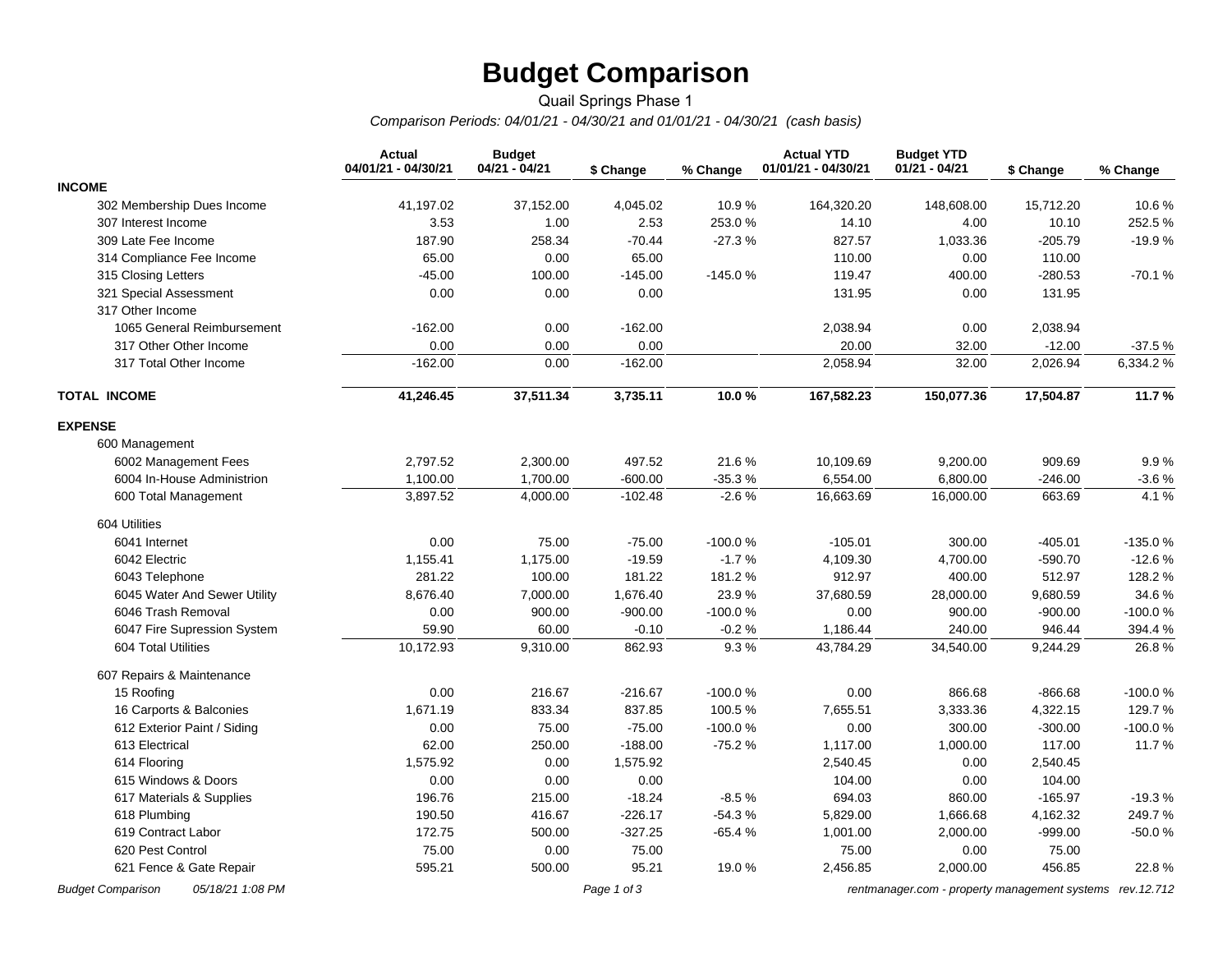|                                    | <b>Actual</b><br>04/01/21 - 04/30/21 | <b>Budget</b><br>$04/21 - 04/21$ | \$ Change    | % Change  | <b>Actual YTD</b><br>01/01/21 - 04/30/21 | <b>Budget YTD</b><br>$01/21 - 04/21$ | \$ Change    | % Change  |
|------------------------------------|--------------------------------------|----------------------------------|--------------|-----------|------------------------------------------|--------------------------------------|--------------|-----------|
| 624 Structural/Foundation          | 0.00                                 | 100.00                           | $-100.00$    | $-100.0%$ | 0.00                                     | 400.00                               | $-400.00$    | $-100.0%$ |
| 608 Landscaping/Trees/Grounds      | 948.75                               | 166.67                           | 782.08       | 469.2%    | 5,157.50                                 | 666.68                               | 4,490.82     | 673.6%    |
| 607 Total Repairs & Maintenance    | 5,488.08                             | 3,273.35                         | 2,214.73     | 67.7%     | 26,630.34                                | 13,093.40                            | 13,536.94    | 103.4 %   |
| 670 Taxes/Insurance                |                                      |                                  |              |           |                                          |                                      |              |           |
| 675 Insurance                      | 440.00                               | 40,000.00                        | $-39,560.00$ | $-98.9%$  | 65,533.84                                | 61,100.00                            | 4,433.84     | 7.3 %     |
| 670 Total Taxes/Insurance          | 440.00                               | 40,000.00                        | $-39,560.00$ | $-98.9%$  | 65,533.84                                | 61,100.00                            | 4,433.84     | 7.3%      |
| 671 Legal, Professional Fees       |                                      |                                  |              |           |                                          |                                      |              |           |
| 6710 Legal/Attorney                | 0.00                                 | 367.00                           | $-367.00$    | $-100.0%$ | 173.00                                   | 1,468.00                             | $-1,295.00$  | $-88.2%$  |
| 6711 Accounting/Accountant         | 0.00                                 | 0.00                             | 0.00         |           | 0.00                                     | 275.00                               | $-275.00$    | $-100.0%$ |
| 6712 Lien Filing Fees              | 0.00                                 | 30.00                            | $-30.00$     | $-100.0%$ | 0.00                                     | 120.00                               | $-120.00$    | $-100.0%$ |
| 671 Total Legal, Professional Fees | 0.00                                 | 397.00                           | $-397.00$    | $-100.0%$ | 173.00                                   | 1,863.00                             | $-1,690.00$  | $-90.7%$  |
| 676 Accounting Software            |                                      |                                  |              |           |                                          |                                      |              |           |
| 6760 PayLease Charge               | 0.00                                 | 0.00                             | 0.00         |           | 145.00                                   | 0.00                                 | 145.00       |           |
| 6761 Software Rental               | 0.00                                 | 110.00                           | $-110.00$    | $-100.0%$ | $-290.00$                                | 440.00                               | $-730.00$    | -165.9%   |
| 676 Other Accounting Software      | $-110.00$                            | 0.00                             | $-110.00$    |           | $-75.00$                                 | 0.00                                 | $-75.00$     |           |
| 676 Total Accounting Software      | $-110.00$                            | 110.00                           | $-220.00$    | -200.0%   | $-220.00$                                | 440.00                               | $-660.00$    | $-150.0%$ |
| 700 Office / Adminstrative         |                                      |                                  |              |           |                                          |                                      |              |           |
| 678 Bank Charges/Fees              | 24.00                                | 0.00                             | 24.00        |           | 67.00                                    | 0.00                                 | 67.00        |           |
| 7000 Postage                       | 27.65                                | 40.00                            | $-12.35$     | $-30.9%$  | 27.65                                    | 160.00                               | $-132.35$    | $-82.7%$  |
| 7003 Office Supplies               | 0.00                                 | 36.67                            | $-36.67$     | $-100.0%$ | 320.24                                   | 146.68                               | 173.56       | 118.3%    |
| 700 Other Office / Adminstrative   | 0.00                                 | 0.00                             | 0.00         |           | 525.00                                   | 0.00                                 | 525.00       |           |
| 700 Total Office / Adminstrative   | 51.65                                | 76.67                            | $-25.02$     | $-32.6%$  | 939.89                                   | 306.68                               | 633.21       | 206.5%    |
| 5014 CAPITAL IMPROVEMENTS          |                                      |                                  |              |           |                                          |                                      |              |           |
| 501406 Windows, Siding or Painting | 12,385.68                            | 4,000.00                         | 8,385.68     | 209.6%    | 35,269.39                                | 16,000.00                            | 19,269.39    | 120.4%    |
| 5014 Other CAPITAL IMPROVEMENTS    | 0.00                                 | 0.00                             | 0.00         |           | 288.83                                   | 0.00                                 | 288.83       |           |
| 5014 Total CAPITAL IMPROVEMENTS    | 12,385.68                            | 4,000.00                         | 8,385.68     | 209.6%    | 35,558.22                                | 16,000.00                            | 19,558.22    | 122.2 %   |
| 5102 Reserve Transfer              | 0.00                                 | 4,000.00                         | $-4,000.00$  | $-100.0%$ | 0.00                                     | 16,000.00                            | $-16,000.00$ | $-100.0%$ |
| <b>TOTAL EXPENSE</b>               | 32,325.86                            | 65,167.02                        | $-32,841.16$ | $-50.4%$  | 189,063.27                               | 159,343.08                           | 29,720.19    | 18.7%     |
| <b>OTHER INCOME</b>                |                                      |                                  |              |           |                                          |                                      |              |           |
| 800 Unallocated Prepays            | $-2,168.79$                          | 0.00                             | $-2,168.79$  |           | 3,164.90                                 | 0.00                                 | 3,164.90     |           |
| <b>TOTAL OTHER INCOME</b>          | $-2,168.79$                          | 0.00                             | $-2,168.79$  |           | 3,164.90                                 | 0.00                                 | 3,164.90     |           |
| <b>NET INCOME</b>                  | 6,751.80                             | $-27,655.68$                     | 34,407.48    | 124.4 %   | $-18,316.14$                             | $-9,265.72$                          | $-9,050.42$  | $-97.7%$  |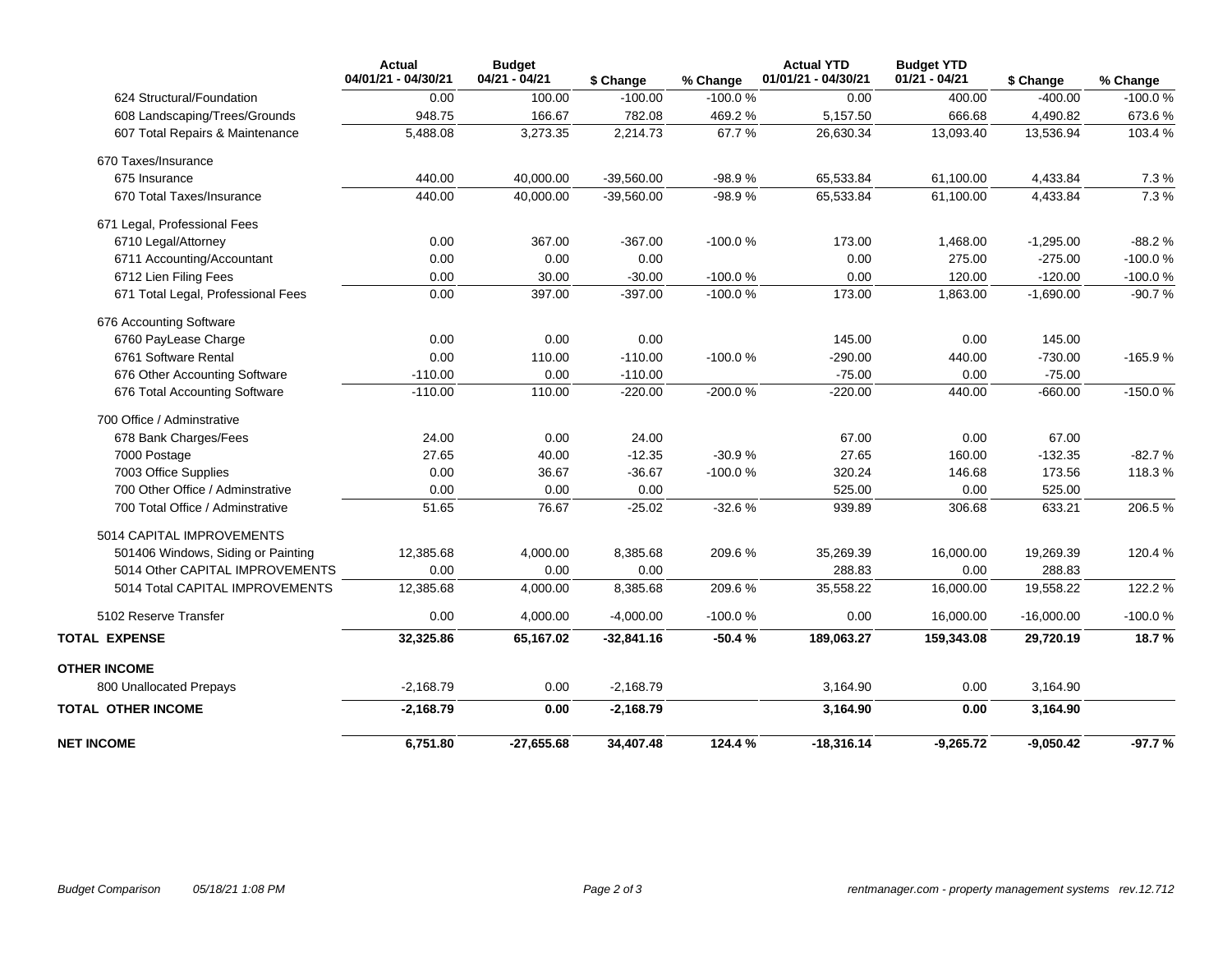|                           | <b>Actual</b><br>04/01/21 - 04/30/21 | <b>Budget</b><br>04/21 - 04/21 | \$ Change   | % Change | <b>Actual YTD</b><br>01/01/21 - 04/30/21 | <b>Budget YTD</b><br>01/21 - 04/21 | \$ Change   | % Change |
|---------------------------|--------------------------------------|--------------------------------|-------------|----------|------------------------------------------|------------------------------------|-------------|----------|
| <b>NET INCOME SUMMARY</b> |                                      |                                |             |          |                                          |                                    |             |          |
| Income                    | 41,246.45                            | 37.511.34                      | 3,735.11    | 10.0%    | 167.582.23                               | 150.077.36                         | 17.504.87   | 11.7 %   |
| Expense                   | $-32,325.86$                         | -65.167.02                     | 32.841.16   | 50.4%    | -189.063.27                              | $-159.343.08$                      | -29.720.19  | 18.7 %   |
| Other Income & Expense    | $-2,168.79$                          | 0.00                           | $-2.168.79$ |          | 3.164.90                                 | 0.00                               | 3.164.90    |          |
| <b>NET INCOME</b>         | 6,751.80                             | $-27.655.68$                   | 34,407.48   | 124.4 %  | $-18.316.14$                             | $-9.265.72$                        | $-9,050.42$ | -97.7 %  |